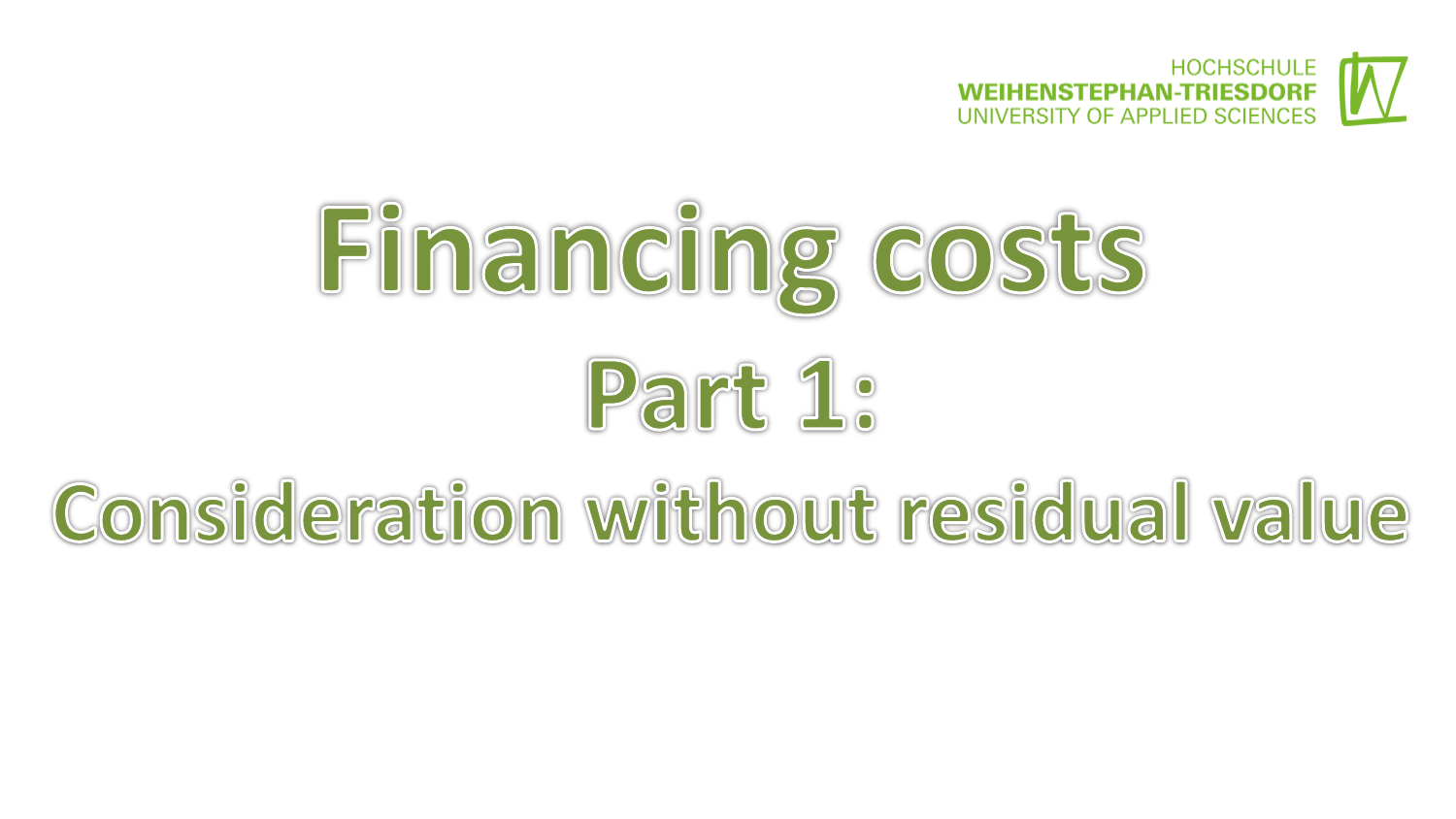## **Debt account and interest expense for a loan**

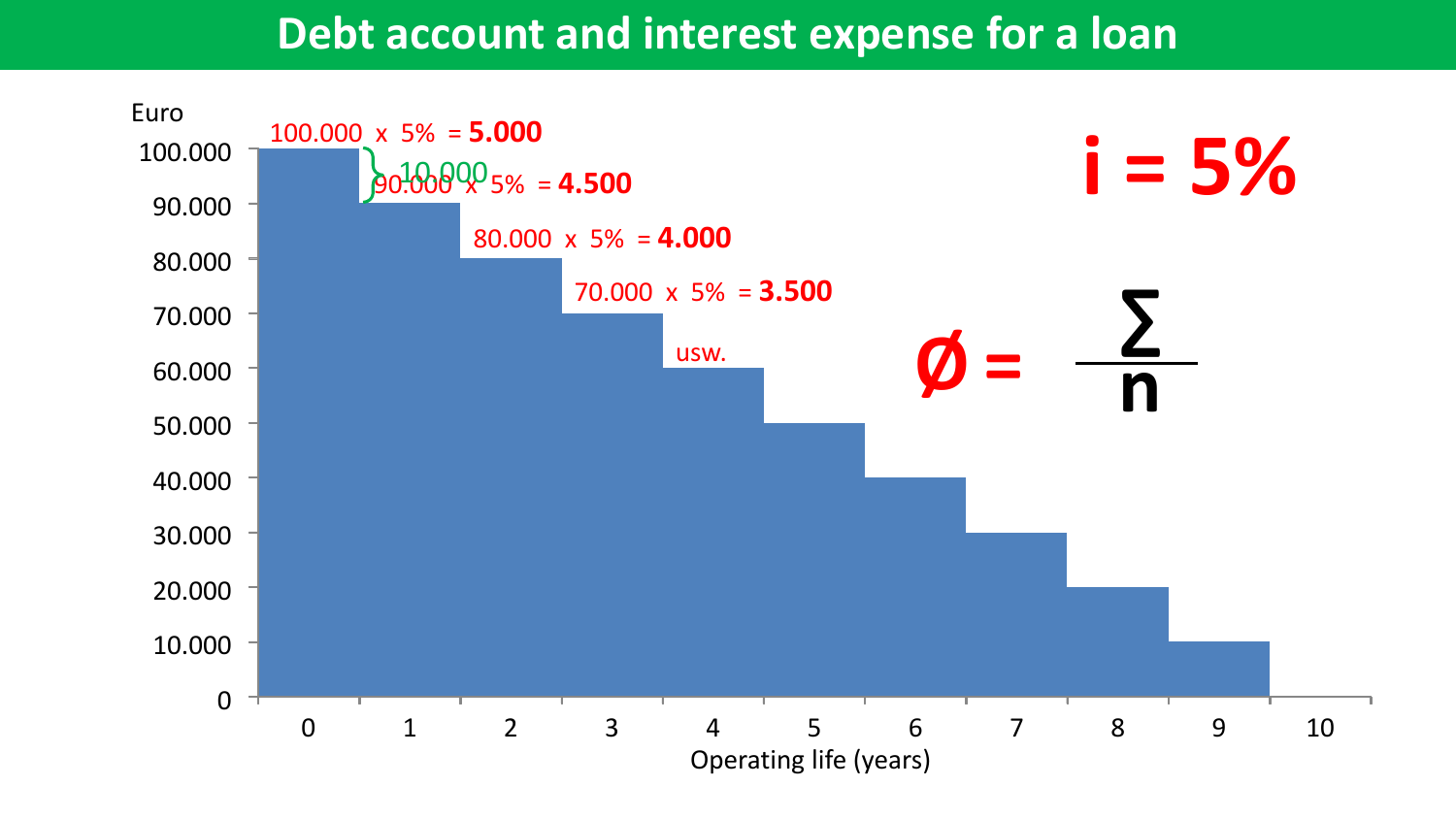#### **Debt account and interest expense for a loan**

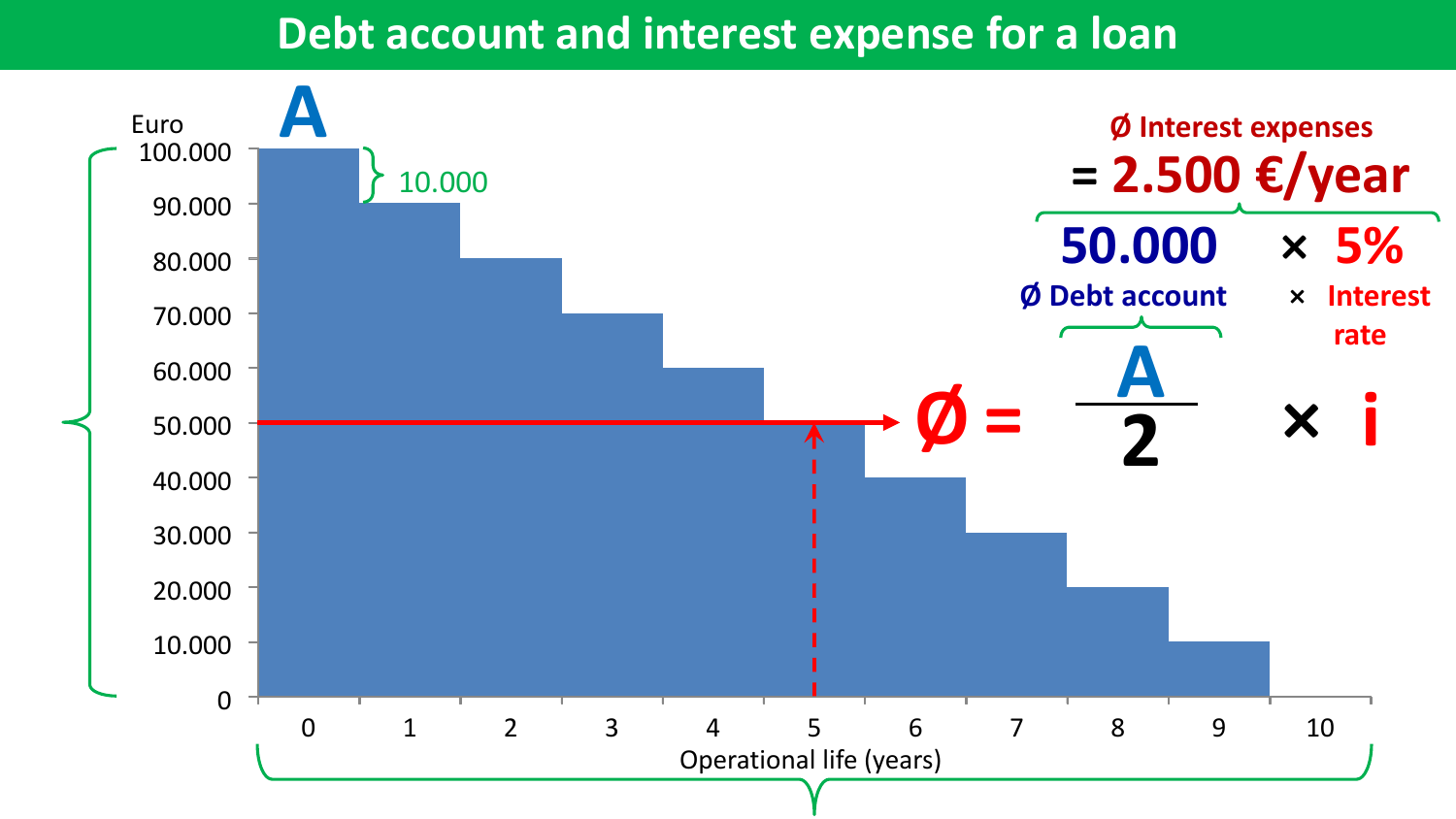## **Asset value and imputed interest in equity financing**